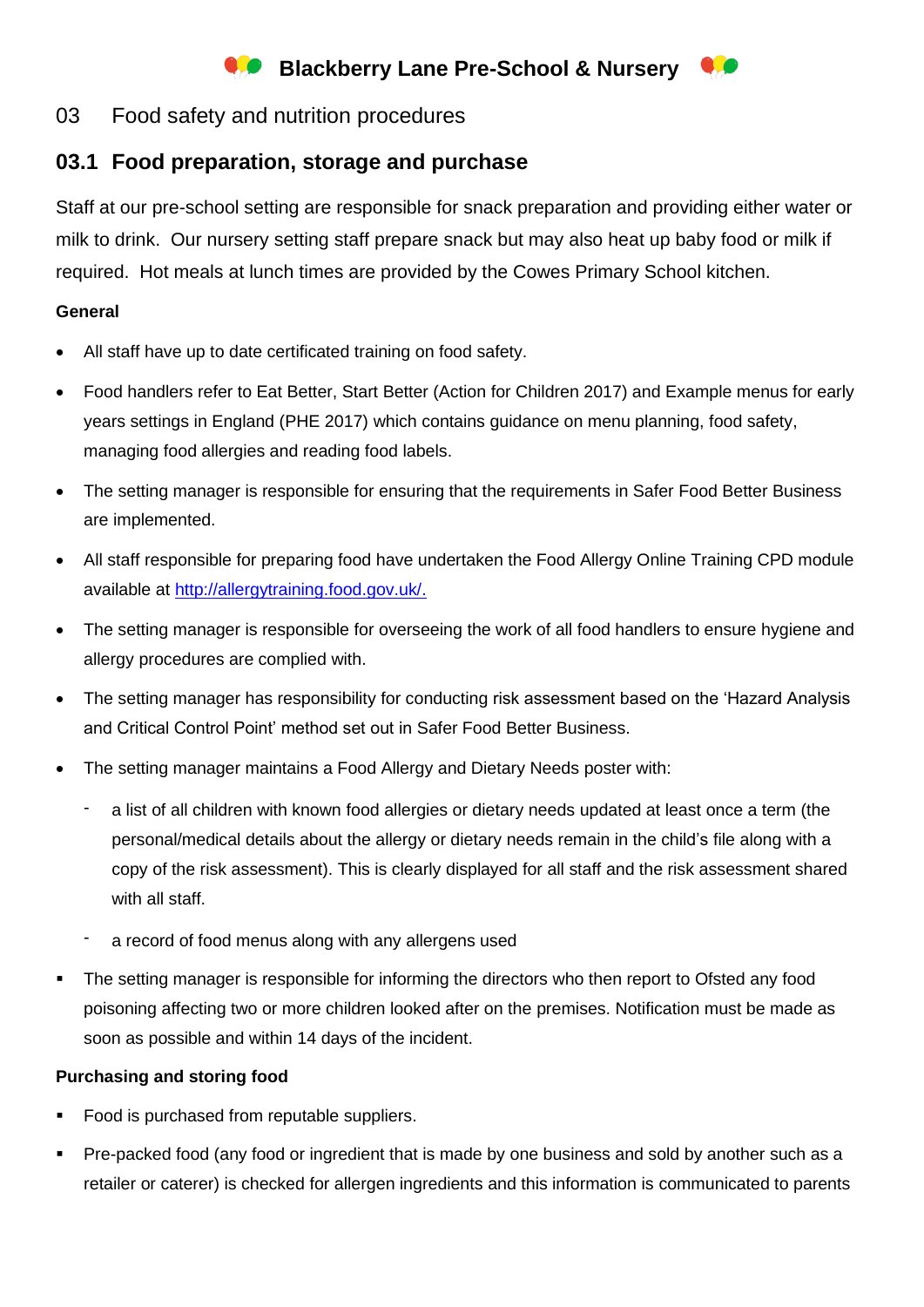alongside menu information. For example, a meat pie bought at a supermarket or a tin of baked beans or the ingredients for a recipe prepared on site.

- If food that is not pre-packed (described as 'loose food'), such as sandwiches bought from a bakery is served, then allergen information will have been provided by the retailer, this information must then be shared in the same way with parents.
- Parents are requested not to bring food that contains nuts. Staff check packets to make sure they do not contain nuts or nut products.
- Bulk buy is avoided where food may go out of date before use.
- All opened dried food stuffs are stored in airtight containers.
- Dried packaged food is not decanted from packaging into large bins or containers as this prevents monitoring of sell by/use by dates and allergen information.
- Food is regularly checked for sell by/use by dates and any expired items are discarded.
- Bottles and jars are cleaned before returning to the cupboards.
- 'Squeezy' plastic bottles are not used for sauces.
- Items are not stored on the floor; floors are kept clear so they can be easily swept.
- Perishable foods such as dairy produce, meat and fish are to be used the next/same day. Soft fruit and easily perishable vegetables are kept in the fridge at 1- 5 Celsius.
- Packaged frozen food should be used by use by dates.
- Food left over should not be frozen unless it has been prepared for freezing, such as home-made bread or stews. Hot food should be left to cool for up to 1.5 hours and then quickly frozen.
- **EXECTE FREEZER CONTAINERS** should be labelled, dated and used within 1-3 months.
- Fridge and freezer thermometers should be in place. Recommended temperatures for fridge 37 degrees Fahrenheit (3 degrees Celsius), and freezers 0 degrees Fahrenheit (-18 degrees Celsius). Temperatures must be checked and recorded daily to ensure correct temperatures are being maintained.
- **EXECT** Freezers are defrosted every 3 months or according to the manufacturer's instructions.
- Meat/fish is stored on lower shelves and in drip-free dishes.
- Fruit and vegetables stored in the fridge are washed thoroughly before refrigeration to reduce risk of pests and E.coli contamination.
- Staff's own food or drink should be kept in separate designated area of the fridge; where possible, a fridge should be kept in the staff room to avoid mix ups.
- Items in fridges must be regularly checked to ensure they are not past use by dates.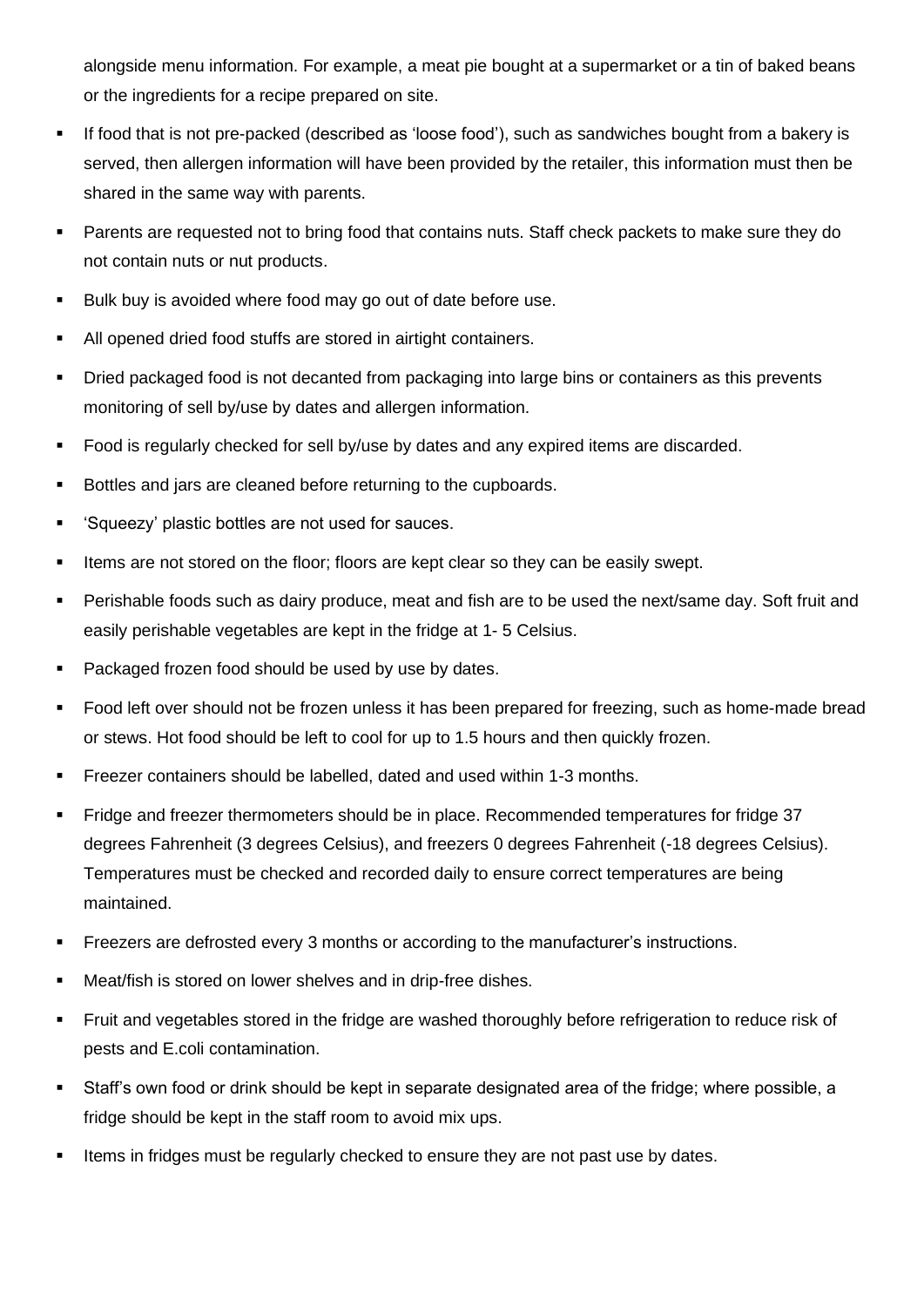#### **Preparation of food**

- Food handlers must check the content of food/packets to ensure they do not contain allergens.
- Food allergens must be identified on the menus and displayed for parents.
- Food handlers wash hands and cover any cuts or abrasions before handling food.
- Separate boards and knives are used for chopping food, usually colour coded.
- Raw and cooked foods are prepared separately.
- All vegetables and fruit are washed before preparing.
- Food left out is covered, for example when cooling down.
- Where a microwave is used, food is cooked according to manufacturer's instructions. Generally, it is not used to heat children's food and never used to heat babies' bottles.
- Microwaved food is left to stand for a few minutes before serving.
- A food probe is used to check temperature of food, including where heated in a microwave; it is checked in a number of places to avoid 'hot spots'.
- Food is cooked in time for serving and is not prepared in advance of serving times.
- Hot cupboards or ovens are not used to keep food warm.
- Potatoes and vegetables are peeled when needed, not in advance and left in water.
- Food prepared and cooked for different religious dietary needs and preferences, such as Halal or Kosher meat is cooked in separate pans and served separately.
- Food cooked for vegetarians does not come into contact with meat or fish or products.
- Food cooked and prepared for children with specific dietary needs is cooked in separate pans and served separately.
- Food prepared for children with dietary needs and preferences is clearly labelled and every effort is made to prevent cross-contamination.
- Raw eggs are not to be given in any form, such as mousse or mayonnaise.
- When given to children, eggs are fully cooked.

#### **Serving Food**

- Food is served for children in separate covered containers for each table.
- Staff risk assess the likelihood of children with dietary restrictions accessing the food of other children and must take appropriate action to prevent this from happening, for example:
	- check the list of children's dietary requirements displayed in the food preparation area
	- coloured plates
	- place mats